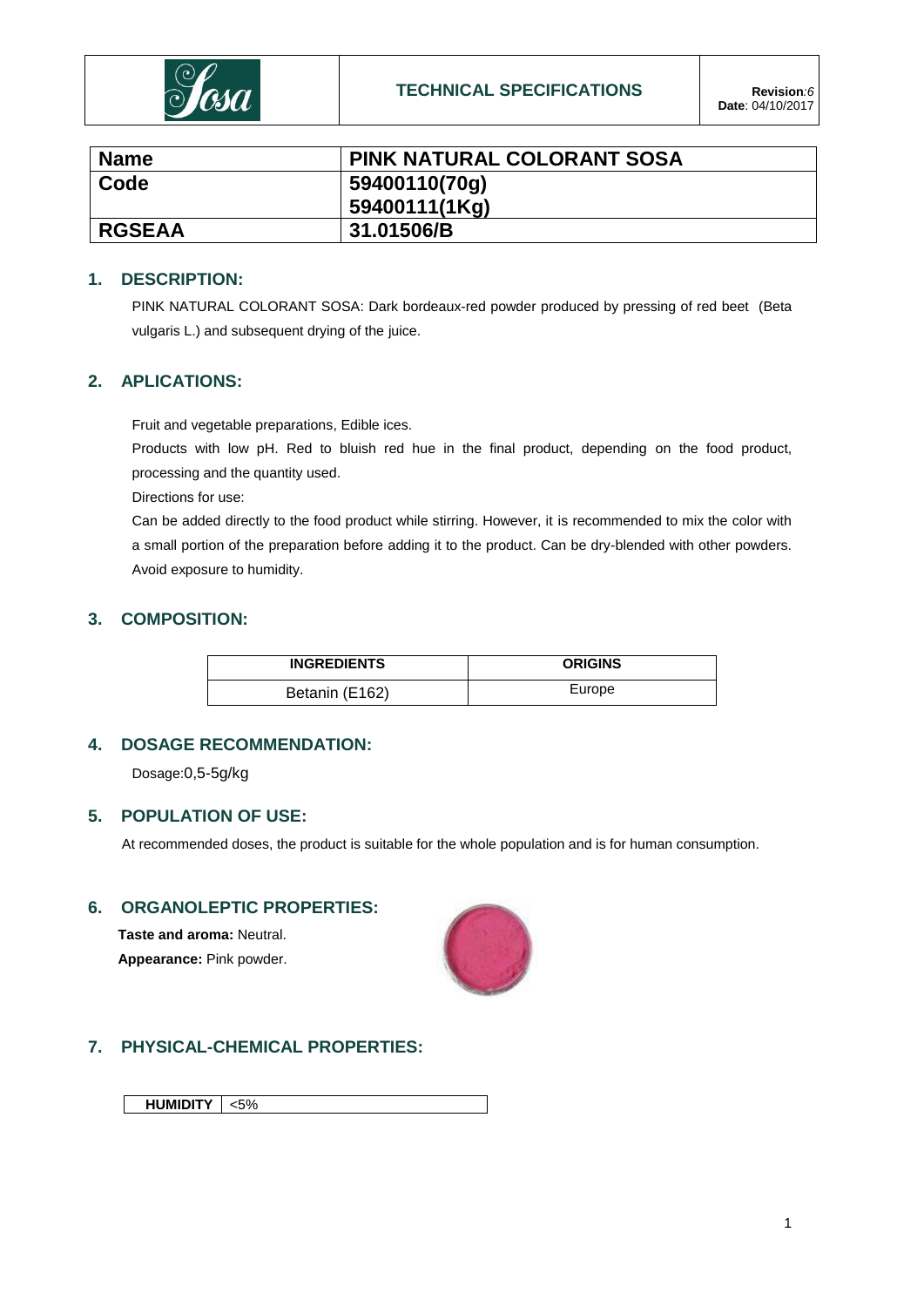

# **8. NUTRITIONAL VALUES approximate by 100g:**

| <b>ENERGETIC VALUE</b> | 1567 kJ           |  |  |
|------------------------|-------------------|--|--|
|                        | 373 Kcal          |  |  |
| <b>FATS</b>            | 0.5 <sub>g</sub>  |  |  |
| <b>Saturates</b>       | 0.1 <sub>g</sub>  |  |  |
| <b>CARBOHYDRATES</b>   | 90 g              |  |  |
| Sugars                 | 30 <sub>q</sub>   |  |  |
| <b>PROTEIN</b>         | 3 <sub>g</sub>    |  |  |
| <b>SALT</b>            | 0.35 <sub>q</sub> |  |  |

# **9. MICROBIOLOGICAL PROPERTIES:**

| Staphylococcus coagulasa positive(cfu/g) | 100        |
|------------------------------------------|------------|
| Moulds and Yeasts (cfu/g)                | $10^{5}$   |
| Bacillus cereus(cfu/g)                   | 100        |
| Clostridium perfringens (cfu/g)          | 10         |
| $E.$ coli (cfu/g)                        | 10         |
| Salmonella spp. (cfu/25g)                | Absent/25g |
| Listeria monocytogenes(cfu/25g)          | Absent/25g |

## **10. PACKAGING:**

Pot of 70g. Cardboard box with 24 units.

Pot of 1Kg. Cardboard box with 6 units.

|                               | <b>EAN CODES</b>        |                     |                   |  |  |
|-------------------------------|-------------------------|---------------------|-------------------|--|--|
| <b>PRODUCT</b><br><b>CODE</b> | <b>EAN 13 (PRODUCT)</b> | <b>EAN 14 (BOX)</b> | <b>EAN PALLET</b> |  |  |
| 59400110(70g)                 | 8414933302520           | 18414933302527      | 28414933302524    |  |  |
| 59400111(1Kg)                 | 8414933370307           | 18414933370304      | 28414933370301    |  |  |

## **11. STORAGE:**

Recommended keep at 15-25ºC, in a dry place out of light, in original packaging until use and closed.

## **12. BEST BEFORE:**

Use preferably within 24 months from production date.

The specified shelf life can only be guaranteed for this product if the above mentioned recommended storage conditions are respected.

### **Secondary shelf life**

Once opened (secondary life) maintain ambient temperature. Secondary shelf life is the same than primary shelf life (before opening), provided that storage conditions are respected.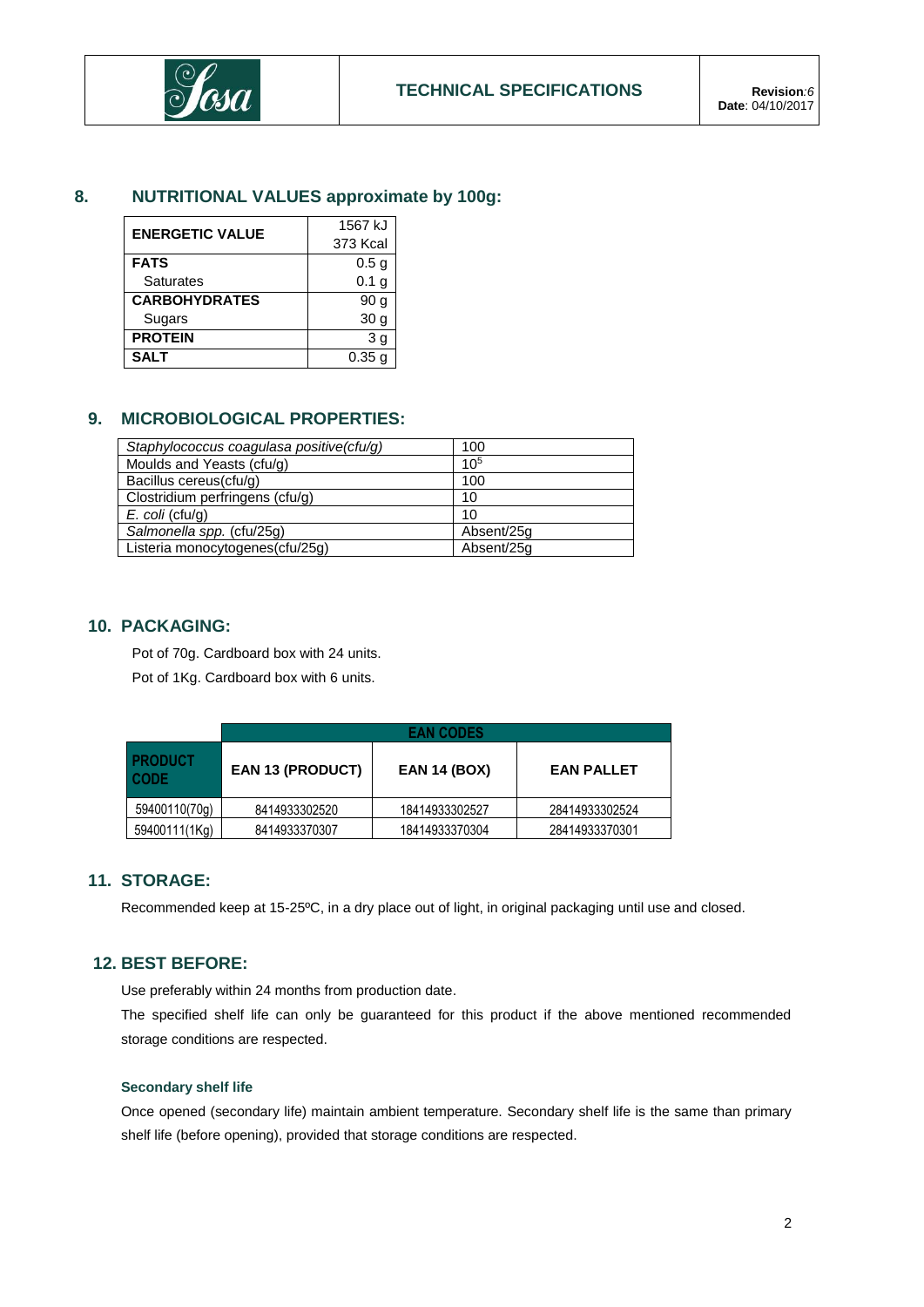

# **13. LIST OF ALLERGENS:**

| <b>TYPE</b>                                                                                                   | <b>Present in the</b><br>product |             | <b>Present in the same</b><br>line of production<br>(traces in the<br>product) |             | <b>Present in the</b><br>factory but not in<br>the product |              |
|---------------------------------------------------------------------------------------------------------------|----------------------------------|-------------|--------------------------------------------------------------------------------|-------------|------------------------------------------------------------|--------------|
|                                                                                                               | <b>YES</b>                       | <b>NO</b>   | <b>YES</b>                                                                     | <b>NO</b>   | <b>YES</b>                                                 | <b>NO</b>    |
| Cereals containing gluten or derivatives (wheat, rye, barley,<br>oats, spelt, kamut or hybrid varieties)      | $\Box$                           | ⊠           | $\mathbf{I}$                                                                   | ⊠           | ⊠                                                          | $\mathbf{I}$ |
| Crustaceans and crustacean based products                                                                     | $\sim$                           | ⊠           | П                                                                              | ⊠           | ⊠                                                          | □            |
| Fish and fish based products                                                                                  |                                  | ⊠           | $\Box$                                                                         | ⊠           | ⊠                                                          |              |
| Eggs and egg based products                                                                                   |                                  | $\boxtimes$ |                                                                                | $\boxtimes$ | $\boxtimes$                                                |              |
| Peanuts and peanut based products                                                                             |                                  | ⊠           |                                                                                | $\boxtimes$ | $\boxtimes$                                                |              |
| Soy and soy based products                                                                                    |                                  | ⊠           |                                                                                | $\boxtimes$ | $\boxtimes$                                                |              |
| Milk and its derivatives                                                                                      | $\sim$ 1                         | ⊠           |                                                                                | $\boxtimes$ | $\boxtimes$                                                |              |
| Fruits with a shell: almonds, hazelnuts, walnuts, cashew,<br>pecans, pistachios, macadamia nuts               | П                                | ⊠           | $\mathbb{R}$                                                                   | ⊠           | $\boxtimes$                                                |              |
| Celery and derivatives                                                                                        |                                  | ⊠           |                                                                                | ⊠           | $\boxtimes$                                                |              |
| Mustard and derivatives                                                                                       |                                  | ⊠           |                                                                                | ⊠           | $\boxtimes$                                                |              |
| Sesame seeds and sesame seed based products                                                                   |                                  | ⊠           |                                                                                | ⊠           | $\boxtimes$                                                |              |
| Sulphur dioxide and sulphides in concentrations above<br>10mg/kg or 10mg/litre expressed as SO <sub>2</sub> . | $\Box$                           | ⊠           |                                                                                | $\boxtimes$ | $\boxtimes$                                                |              |
| Lupine and products thereof                                                                                   | ٦                                | ⊠           |                                                                                | $\boxtimes$ |                                                            | ⊠            |
| Molluscs and products thereof                                                                                 |                                  | ⊠           |                                                                                | ⊠           | $\boxtimes$                                                |              |

# **14. TRANS FAT FREE STATEMENT:**

We, Sosa ingredients, S.L., herewith declare that the product relative to this document has been elaborated without using hydrogenated fats.

## **15. EU GMO STATEMENT:**

After a thorough review of all ingredients used in this product and considering its potential source of genetic modification, Sosa ingredients, S.L., herewith declare that the product relative to this document has been elaborated without using GMO ingredients.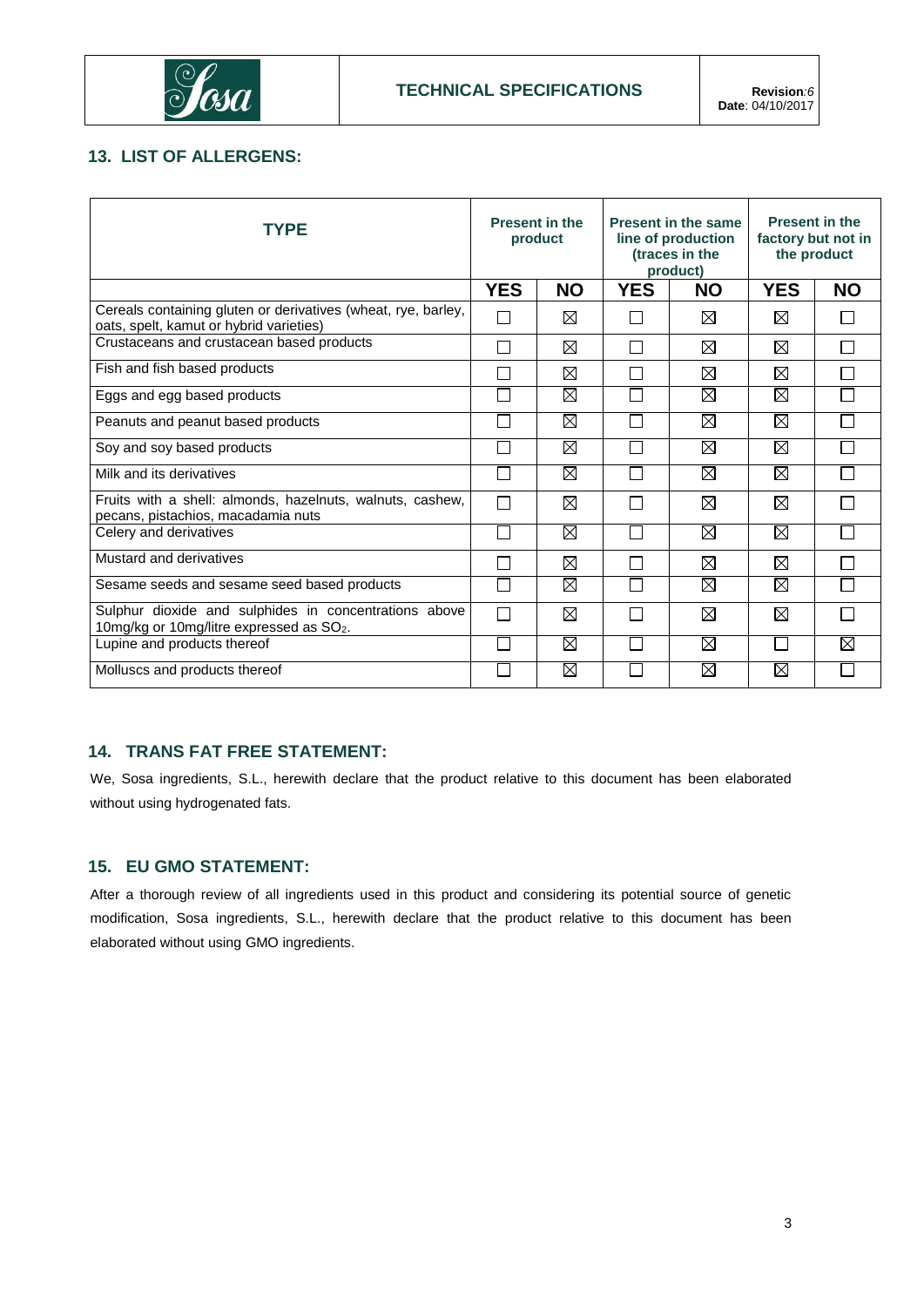

# **16. CERTIFICATES**

|                                                                                                                                    | <b>YES</b> | <b>NO</b> |
|------------------------------------------------------------------------------------------------------------------------------------|------------|-----------|
| <b>HALAL:</b> certified                                                                                                            |            |           |
| HALAL: suitable.<br>Free from pork and derivatives<br>۰<br>Free from poultry<br>$\overline{\phantom{a}}$<br>Free from ethanol<br>۰ | ⊠          |           |
| KOSHER: certified                                                                                                                  |            | ⋉         |
| KOSHER: suitable:<br>Follows Jewish dietary laws<br>٠                                                                              | ⊠          |           |

# **17. ADDITIONAL INFORMATION:**

|                                                                                                                                                                                                                                                                                                                                                                                                                                                                                                                                                                             | <b>YES</b> | NO |
|-----------------------------------------------------------------------------------------------------------------------------------------------------------------------------------------------------------------------------------------------------------------------------------------------------------------------------------------------------------------------------------------------------------------------------------------------------------------------------------------------------------------------------------------------------------------------------|------------|----|
| VEGETARIANS: These products do not contain any animal products nor processed<br>foods that were treated with animal products (such as bone, etc.) but do contain<br>animal byproducts (such as egg or egg products, milk or milk products, honey, etc.)<br>There is no ruling about this matter; our definition is that they are still accepted as<br>vegan/vegetarian if they contain traces. It is up to the individual to decide if that is<br>acceptable for his or her own purposes.                                                                                   | ⋈          |    |
| VEGANS: These products do not contain any animal products (meat, fish, shell fish,<br>etc.), nor animal byproducts (such as egg or egg products, milk or milk products,<br>honey, animal-based gelatin, products with pigments derived from insects, etc.), nor<br>processed foods that were treated with animal products (such as bone). There is no<br>ruling about this matter; our definition is that they are still accepted as<br>vegan/vegetarian if they contain traces. It is up to the individual to decide if that is<br>acceptable for his or her own purposes. | M          |    |

# **18. LOCAL INFORMATION APLICABLE LAW:**

Shall be the duty of the user to check the ingredients and / or doses recommended in this sheet are tailored to local legislation applicable in the country or area of use.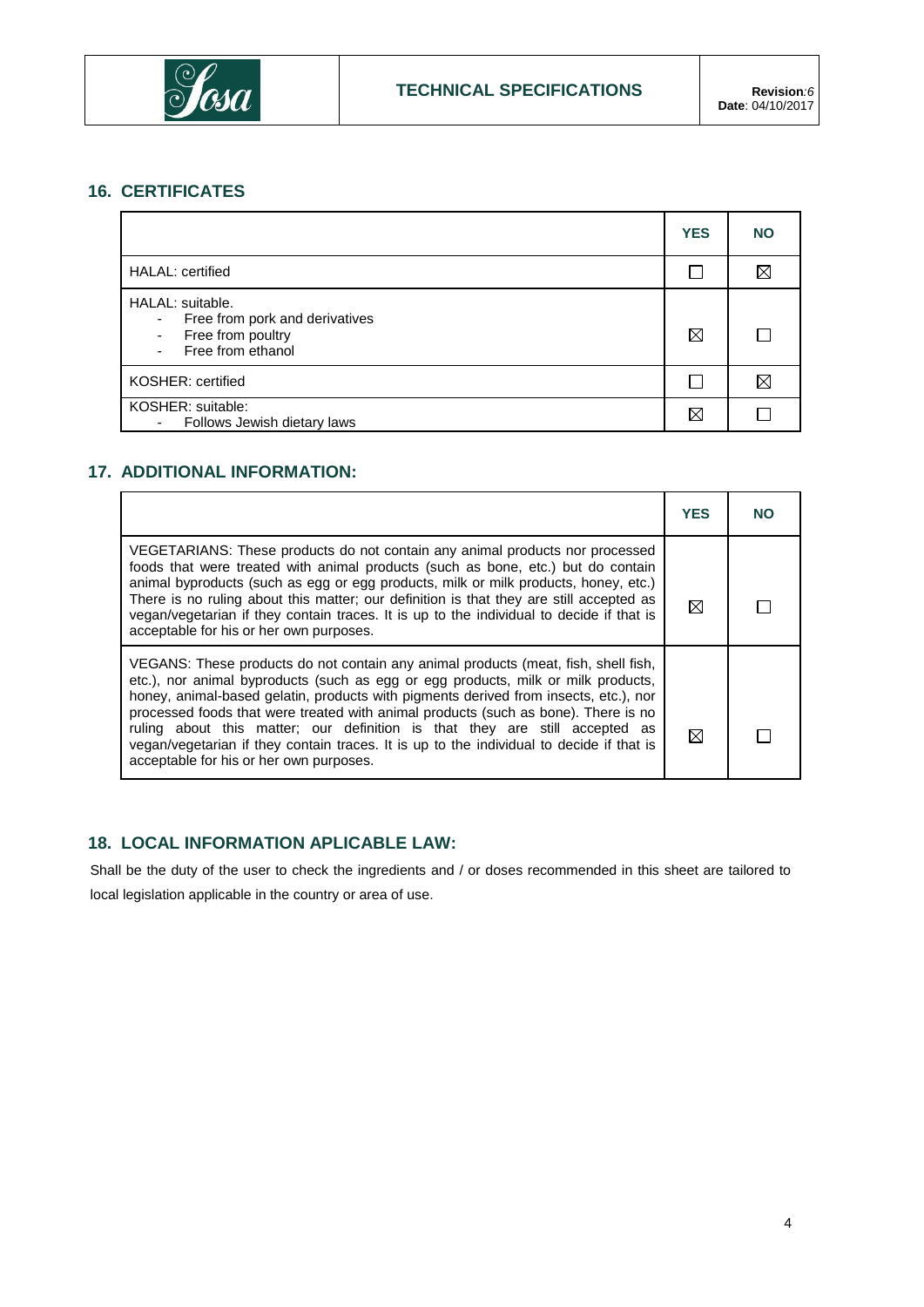

## **19. SECURITY DATA SHEET**

### **Use**

This product is for foodstuffs production. For food use only, under no circumstances can be used for inhalation or any other purposes.

Respect the recommended dose described herein, especially for concentrated products.

This product does not have any health or environment hazards under normal use conditions nor in its original form.

#### **First-aid measures**

General recommendations: Remove casualty from the danger zone. Seek medical advice. Do not leave the casualty unattended.

### Inhalation:

Remove casualty to fresh air and maintain body temperature. If breathing is irregular or respiratory arrest occurs, administer artificial respiration. Do not administer anything by mouth. If unconscious, place in recovery position and seek medical help.

#### Skin contact:

Remove contaminated clothing and wash skin thoroughly with soap and water or an appropriate skin cleanser. Do not use solvents or diluents.

If irritation persists, seek medical advice.

#### Eye contact:

Splashes may cause irreversible tissue damage and blindness. Flush with running water for 15 minutes holding the eye open and seek medical advice. Remove contact lenses if present and flush as previously mentioned. If symptoms persist, keep flushing the eyes while being transported to hospital.

#### Direct ingestion without previous dilution or wrong dose

Keep respiratory tract clear, do not induce vomiting and do not eat any food to counteract the effects. Keep the patient at rest and seek medical advice.

In case of allergy symptoms, seek medical attention.

In cases of doubt or when symptoms of discomfort persist, seek medical attention.

### **Accidental release**

Stop and absorb the leak by using a vacuum cleaner or a wet brush. Do not use a dry brush as they can create airborne dust or electrostatic charges. Do not use forced ventilation.